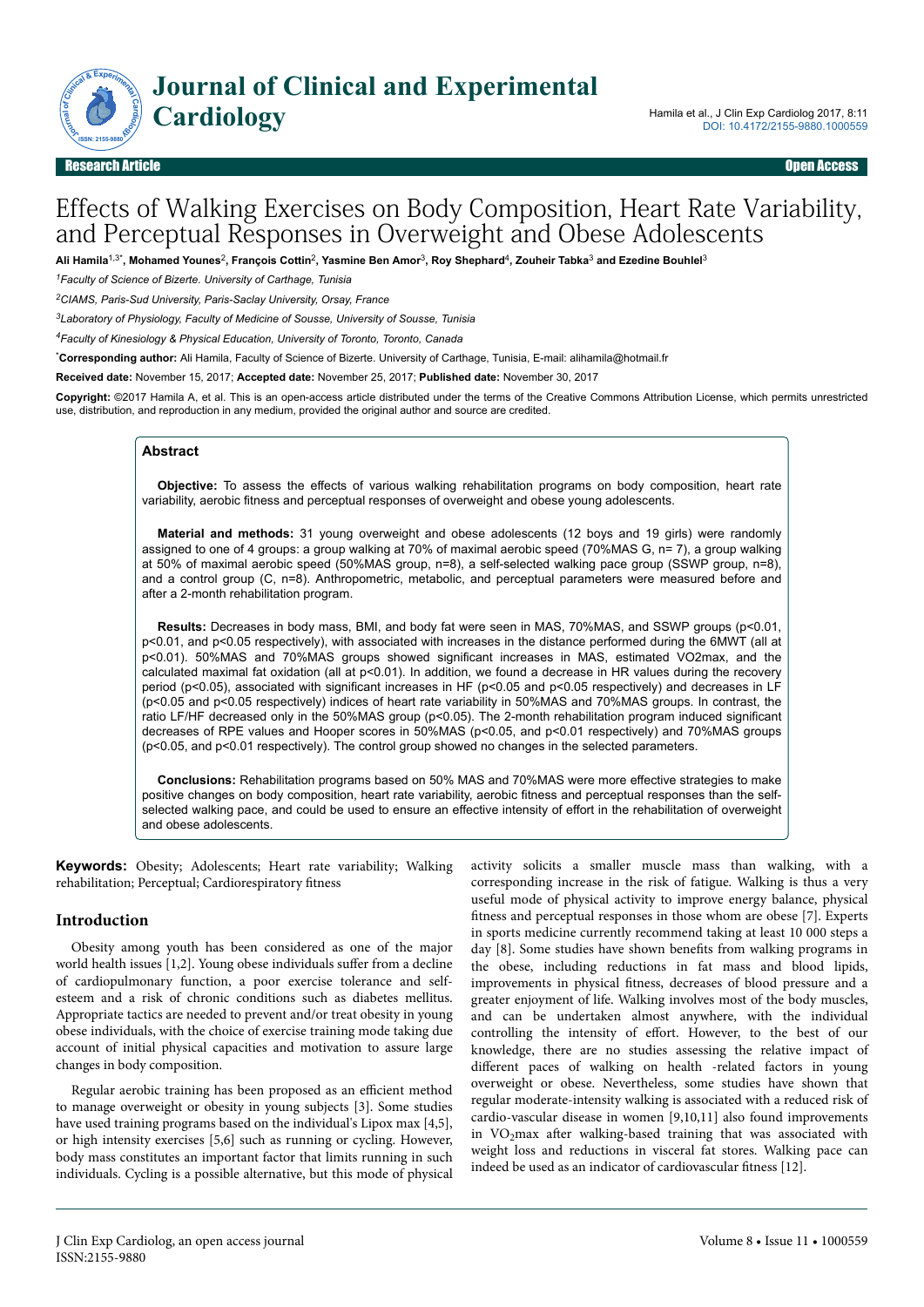#### Page 2 of 10

Given the dearth of studies looking at the effects of self-selected walking on physical fitness, we have examined relationships between programs with differing pace, on aerobic fitness, heart rate variability, and perceptual parameters in overweight and obese adolescents, with an increased fat mass [13], autonomic nervous system dysfunction [14], poor aerobic fitness, and various perceptual or psychological disorders.

The aim of the study was to assess the effects on overweight and obese adolescents of 2-month rehabilitation programs based on 3 different walking speeds (a self-selected walking pace, walking at the 70% maximal aerobic speed (MAS) and walking at 50% of MAS. Outcome variables included anthropometric parameters, measures of aerobic fitness and heart rate variability, and perceptual responses.

# **Materiel and methods**

# **Participants**

The study was approved by the local ethical committee of the Hospital Farhat Hached of Sousse in accord with the Helsinki Declaration. We also obtained the approval of the Regional Administration of Education and the Ministry of Health. During preliminary meeting, participants were accompanied by their parents and were given a detailed copy of the protocol so they could understand the benefits, risks and discomfort related to the training program. Нe parents then signed a consent form. Нe participants were 31 young adolescents (12 boys and 19 girls) who suffered from overweight or obesity. They were recruited from local high schools, criteria being age (13-15 years), and a body mass index (BMI) greater

than the 97th age-related percentile [15]. Subjects on medication or suffering from disease (metabolic disorders, hypertension, diabetes mellitus, cardio-respiratory and other chronic pathologies) were excluded. Participants were randomly assigned to one of 4 groups: a group walking at the 70% of the maximal aerobic speed (70% MAS G, n=7), a group walking at 50% of the maximal aerobic velocity (50% MAS group, n=8), a self-selected walking pace group (SSWP group, n=8), and a control group  $(C, n=8)$ . The control group engaged in no formal physical activity program during the study period. Attendance at training sessions was high for all 3 active groups, with a compliance rate of 95 %.

### **Rehabilitation program**

Table 1 provides a schematic representation of the rehabilitation program. Нis program was based on walking for 2 month-duration, 3 sessions per week, for at least one hour per session. All tests and training sessions were carried out under the supervision of medical staff and specialists in physical education. Training was carried out in the laboratory of the Faculty of Medicine on Monday, Wednesday, and Friday afternoons, under controlled environmental conditions (room temperature: 22-24°C, humidity: 65-70%). Each session included a 10 min collective warm-up, based on ball games, followed by 2 x 20 min periods of walking, interspersed by 10 maximal sprints on a cycle ergometer against a braking force equal to 0.75 g/kg body mass. The training protocol aimed to motivate participants to continued adherence even after the end of the program. Training intensities were controlled by measurements of HR, using a polar device (Polar RS810, Kempele, Finland).

|              | 8-week rehabilitation programs                                                                                 |                                                                  |                                                                                                             |
|--------------|----------------------------------------------------------------------------------------------------------------|------------------------------------------------------------------|-------------------------------------------------------------------------------------------------------------|
| Warm up      | 10-min (walk/moderate run, ball games,<br>dynamic stretching)                                                  |                                                                  |                                                                                                             |
| Main program | 70% MAS group                                                                                                  | 50% MAS group                                                    | Self-selected walking pace                                                                                  |
|              | $2 \times 20$ min walking at 70% maximal<br>aerobic speed (MAS),                                               | $2 \times 20$ min walking at 50%<br>maximal aerobic speed (MAS), | 2 × 20 min walking at self-selected pace,                                                                   |
|              | Interspersed by 10 sprints of 6 s on a<br>cycle ergometer. Recovery between<br>sprints 4 s, loading 0.75 g/kg. | Interspersed by 10 sprints of 6 s<br>on a cycle ergometer.       | Interspersed by 10 sprints of 6 s on a cycle ergometer.<br>Recovery between sprints 4 s, loading 0.75 g/kg. |
|              |                                                                                                                | Recovery between sprints 4 s,<br>loading 0.75 g/kg).             |                                                                                                             |
|              | Intensity:                                                                                                     |                                                                  |                                                                                                             |
|              | MAS: 70%                                                                                                       | Intensity:                                                       | Intensity:                                                                                                  |
|              | HR: $149 \pm 10$ bpm                                                                                           | MAS: 50%                                                         | $MAS: < 40\%$ MAS                                                                                           |
|              | Speed: $6.5 \pm 1$ km/h                                                                                        | $HR:120 \pm 10$ bpm                                              | $HR:105 \pm 10$ bpm                                                                                         |
|              |                                                                                                                | Speed: $4.5 \pm 1$ km/h                                          | Speed: $3 \pm 1$ km/h                                                                                       |
| Cool Down    | 5 min of stretching and relaxation<br>exercise                                                                 |                                                                  |                                                                                                             |

Table1: Rehabilitation program designed for experimental groups (walking at 70% MAS, at 50% MAS, and a self-selected pace).

During the study, a nutritionist organized two small- group reunions with the adolescents and their parents, one before the beginning of the study and another a month later. Нe objective was to

correct bad dietary behavior, to define some dietary concepts, and to give advice about dietary equilibrium and healthy foods.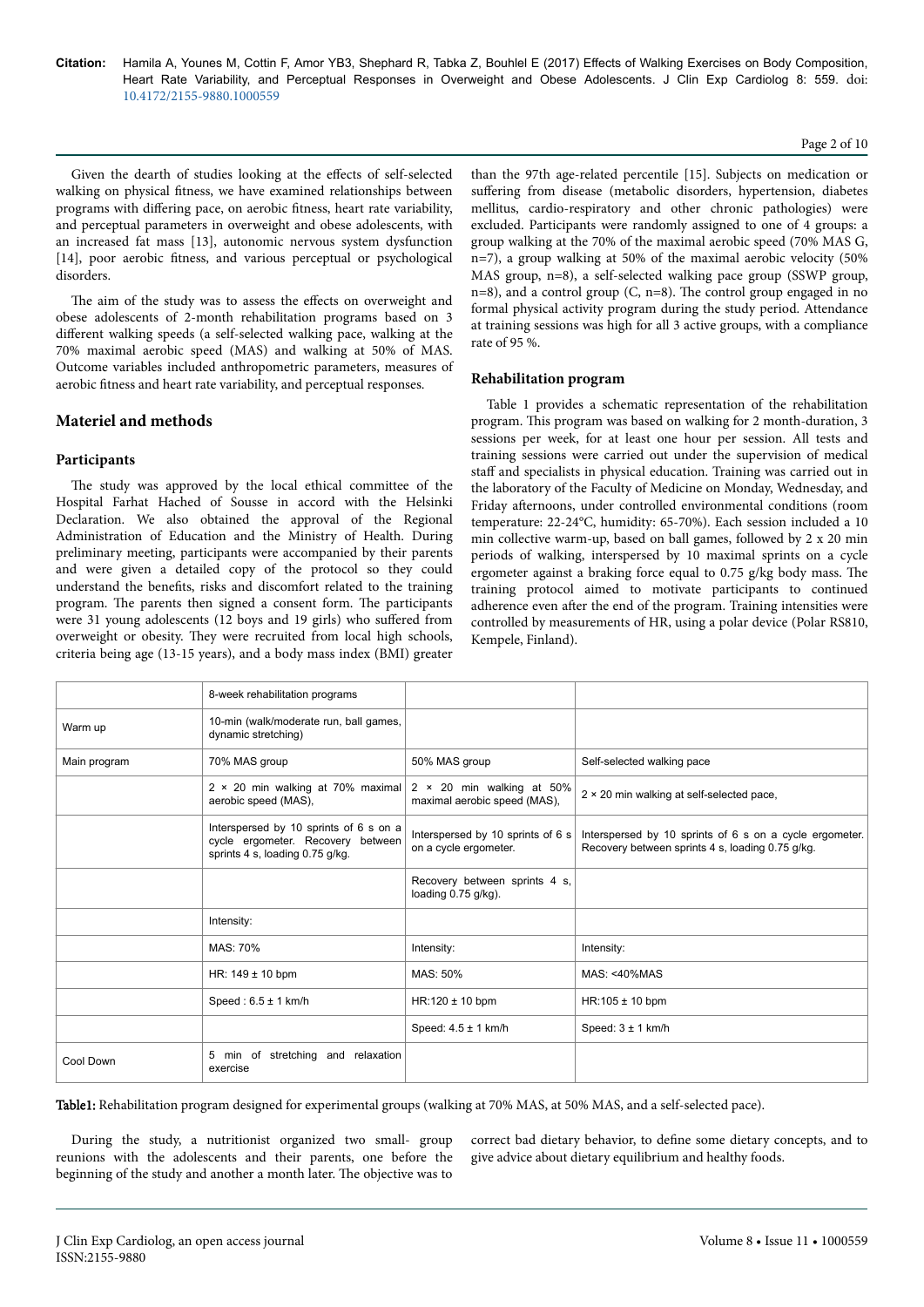#### **Measurements**

### Anthropometry and assessments of pubertal development

During the first visit, each subject underwent a medical examination by a physician. Anthropometric measurements were taken by the same investigator. Нese measurements were repeated after the 2-month training period. Body mass was measured using a digital scale (EKS, Gislaved, Sweden). Height was measured to 1 mm, using a standing stadiometer (Seca, Basel, Switzerland), and body mass index (BMI) was calculated.

Skinfold thickness were measured at 4 sites (biceps, triceps, suprailiac, and subscapular), using the Harpenden Caliper (Lange Instruments, Cambridge, UK). ), If triplicate values differed by <10%, measurements were repeated. Body density was calculated using the under 17 year's equations of [16] for subjects <17 years:

For males, body density (D) = 1.1533 - (0.0643 × log<sub>10</sub>  $\Sigma$ )

For females, body density (D) =1.1369 - (0.0598  $\times$  log<sub>10</sub>  $\Sigma$ 

Where  $\Sigma$  is the sum of the 4 skinfold readings.

Body fat was calculated using the formula proposed by  $[17]$ 

For males: body fat= [(5.07/D–4.64) x 100]

For females: body fat= [(5.10/D–4.66) x 100]

Waist and hip circumferences were measured using a measuring tape. The pubertal development was estimated by an experienced pediatrician using the standard Tanner stages [18].

# 6-min walking test and related variables

The 6 MWT was carried out before and after the rehabilitation program, in a 40 m hallway, limited by two cones, according to the recommendations of the American Нoracic Society [19]; the floor was marked every meter, Participants were instructed to walk as fast as possible to cover the maximum possible distance during the 6 min; standard verbal encouragement was given every minute. Before and immediately after the test, measurements of heart rate, blood pressure, and dyspnea were taken, using the Borg scale (0-10) to rate breathlessness. Heart rate was measured continuously at rest, during and after the 6 MWT, using the S810 polar monitor (S810, Kempele, Finland).

#### Maximal aerobic speed

A progressive shuttle field test was used to measure maximal aerobic speed (MAS) and to estimate  $VO<sub>2</sub>$ max. Participants followed the standard progressive protocol of [20]. Нe test began at 7.5 km/h and the velocity was increased by 0.5 km/h every min until the participant was unable to follow the rhythm imposed by the beeper on 2 occasions, despite verbal encouragement.

### Maximal fat oxidation

Maximal fat oxidation (Lipox max) is intensity of exercise where lipid oxidation is maximal, as measured by indirect calorimetry [21]. We estimated this point, using the formula of based on the distance covered during the 6-min walk test 6 MWD, and waist (WC) and hip (HC) circumferences [22].

For boys: Fat max  $(mg min<sup>1</sup>) = 0.17$  x 6 MWD  $(m)$  x 0.36 x HC  $(cm)$ +70.43

For girls: Fat max  $(mg min<sup>1</sup>) = 0.13$  x 6 MWD  $(m)$  x 0.25 x WC (cm)+78.28

#### Heart rate variability

Cardiac autonomic function was assessed according to heart rate variability (HRV). Нe variability of the instantaneous R-R intervals gives a good and reproducible estimate of the relative preponderance of sympathetic and parasympathetic nervous system activity. Нe analysis of HRV has become established as a non–invasive method for evaluation of the autonomic nervous system. R-R intervals represents the time difference between the consecutives R waves derived from electrocardiography (ECG) recording.

Page 3 of 10

### **Signal Processing**

# Data Recording

R-R intervals were also recorded by the Polar monitor (model S-810, Kempele, Finland) at the rest, during the 6-min walking test, and along 10 minutes of the recovery period (Figure 1). Нe last 5 minutes in each 10 min recovery period were used to assess HRV variables similar to [23]. Two recordings were made before and after the 2-month training program. Methodological precautions were followed to have a good ECG signal [24].





#### RR Series Extraction

The data for R-R intervals were transferred into Polar trainer Software and expressed in (ms). The aberrant beats (Artifacts, cumulative RR intervals, and extrasystoles) were identified visually and manually replaced with interpolated adjacent RR interval values [25].

### Descriptive statistical Data analysis

Data analysis was performed by Kubios software (Kubios, Kupio, Finland). Нe interpolation rate of RR series is 4 Hz (0.25 sec) and the windows dimension is 256 points [25].

# Time and Frequency Domain Analysis

The mean RR interval and the root-mean square differences of successive RR intervals (RMSSD) were calculated for each sequence.

$$
RMSSD = \frac{1}{N-1} \sqrt{\left[\sum_{i=1}^{N-1} (RR_i + 1 - RR_i)^2\right]}
$$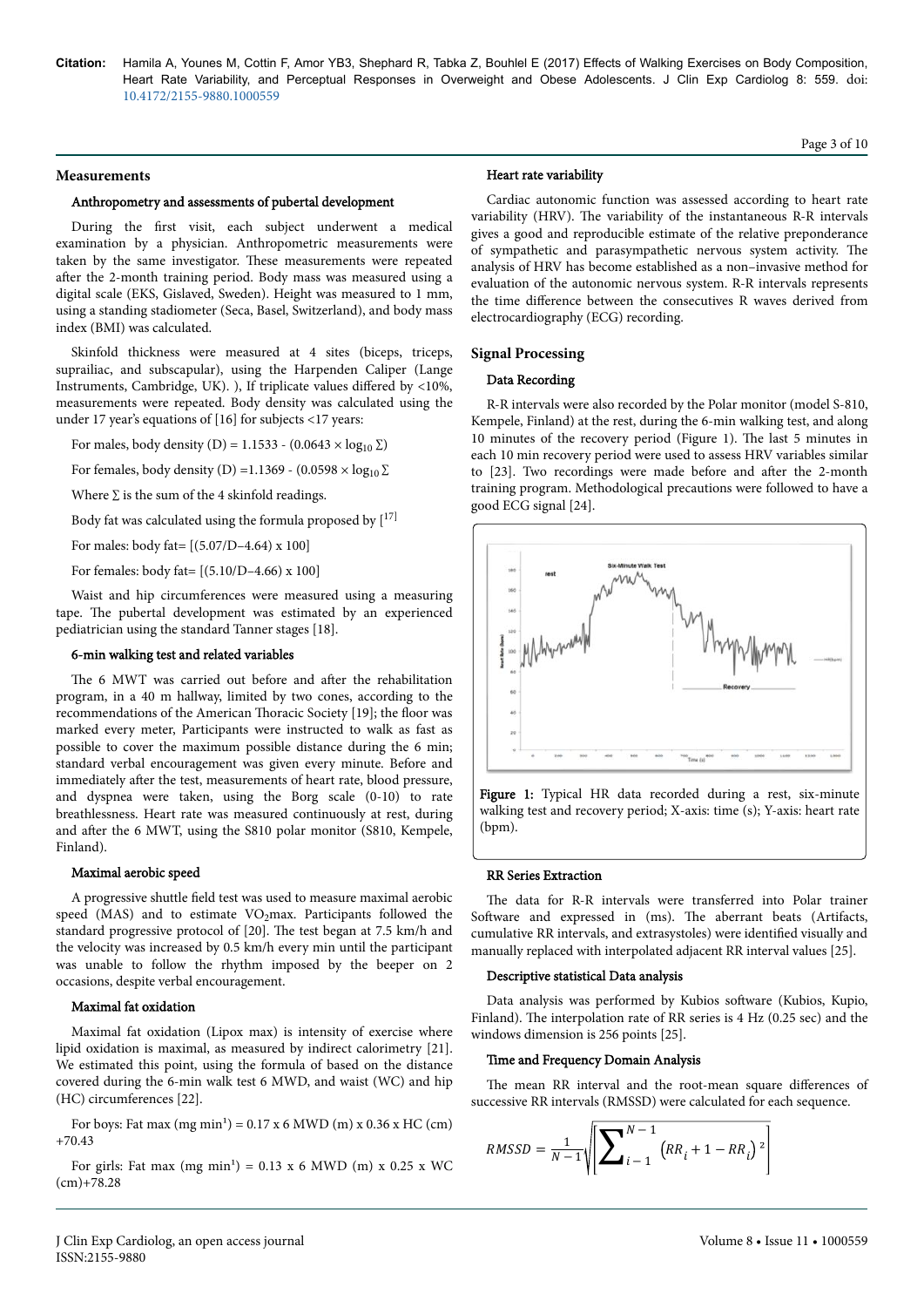Page 4 of 10

Where N=number of R-R interval terms.

The instantaneous time frequency components were computed for the low frequency (LF: 0.04-0.15 Hz) and high frequency (HF: 0.15-0.40 Hz) bands of HRV.

Among these parameters, the RMSSD and HF depict vagal activity, LF power reflects predominantly sympathetic and to lesser extent vagal activity [26]. In addition LF/HF was determinated as a measure that may represent sympatho-vagal balance [23].

Furthermore, both components were normalized as follows:

 $LFnu = 100LF/(LF + HF)\%$ 

 $HFnu = 100HF/(LF + HF)\%$ 

In fact, (RMSSD, LF nu, and HF nu) were logarithmically transformed to normalize data.

#### Poincare Plot Analysis

The Poincare plot consists of graphical representation for each RR as a function of the previous RR intervals (Figure 2). Нe shape of the resulting scatter plot makes it possible to classify HRV visually. Нe RR interval typically appears as an elongated cloud of points oriented along the line of identity .If the scatter plot is ellipsoidal; the shape can be quantified by calculating the ellipse's measure [25]. SD1: dispersion (standard deviation) of point's perpendicular to the axis of line of identity, represents a short-term HR variability indicating parasympathetic activity. SD2: dispersion of points along the axis of line of identity represents long term HR variability.





#### Assessment of perceptual responses

Perceptual responses were tested before and after the intervention, using the Borg 1-10 RPE scale [27], and the Hooper questionnaire [28]. The latter measures sleep patterns, fatigue, stress, and muscle soreness.

#### **Statistical analysis**

Statistical analyses were completed using the SPSS program (SPSS Inc., Chicago, IL, USA, version 16.0). Нe normality of distribution was checked for all variables using the Kolmogorov-Smirnov test. Data are presented as means and standard deviations (SD). The main effect of each program was assessed with a two-way analysis of variance (ANOVA) with repeated measures. Percentage differences  $(\% \Delta)$ between pre-test and post-test data were calculated for each parameter. One-way ANOVA was used to explore inter-group differences; where appropriate, significant differences between means were assessed using the Bonferroni post-hoc test. The effect size (ES) was calculated using Eta-squared ( $\eta^2$ ). Threshold values for Cohen ES were >0.2 (small), 0.5 (moderate) and >0.8 (large). Statistical significance was set at p≤0.05 throughout.

# **Results**

# **Changes in anthropometric and body composition parameters**

The physical characteristics of our participants are summarized in Table 2. There were no significant inter- group differences in terms of anthropometric parameters at baseline (Table 2, all at p>0.05). However, there were significant decreases in body mass, BMI, and body fat in the 50% MAS, 70% MAS, and self-selected walking pace groups (p<0.01, p<0.01, and p<0.05 respectively). Waist circumference and W/H ratio were decreased only in the 70% MAS group  $(p<0.05)$ 

|                         |                    | 50%MAS group |                    | 70% MAS group | Self-selected walking pace group |      | Control group      |      |  |
|-------------------------|--------------------|--------------|--------------------|---------------|----------------------------------|------|--------------------|------|--|
|                         | N=8 (5Girls/3Boys) |              | N=7 (4Girls/3Boys) |               | N=8 (5Girls/3Boys)               |      | N=8 (5Girls/3Boys) |      |  |
|                         | Pre                | Post         | Pre                | Post          | Pre                              | Post | Pre                | Post |  |
|                         |                    |              |                    |               |                                  |      |                    |      |  |
| Age (yr)                | $13.8 \pm 0.5$     |              | $14.5 \pm 1.0$     |               | $14.2 \pm 0.8$                   |      | $14.5 \pm 0.9$     |      |  |
|                         |                    |              |                    |               |                                  |      |                    |      |  |
| Tanner stage (III/IV/V) | 0/5/2<br>2/5/2001  |              | 0/5/3              |               | 1/5/2002                         |      |                    |      |  |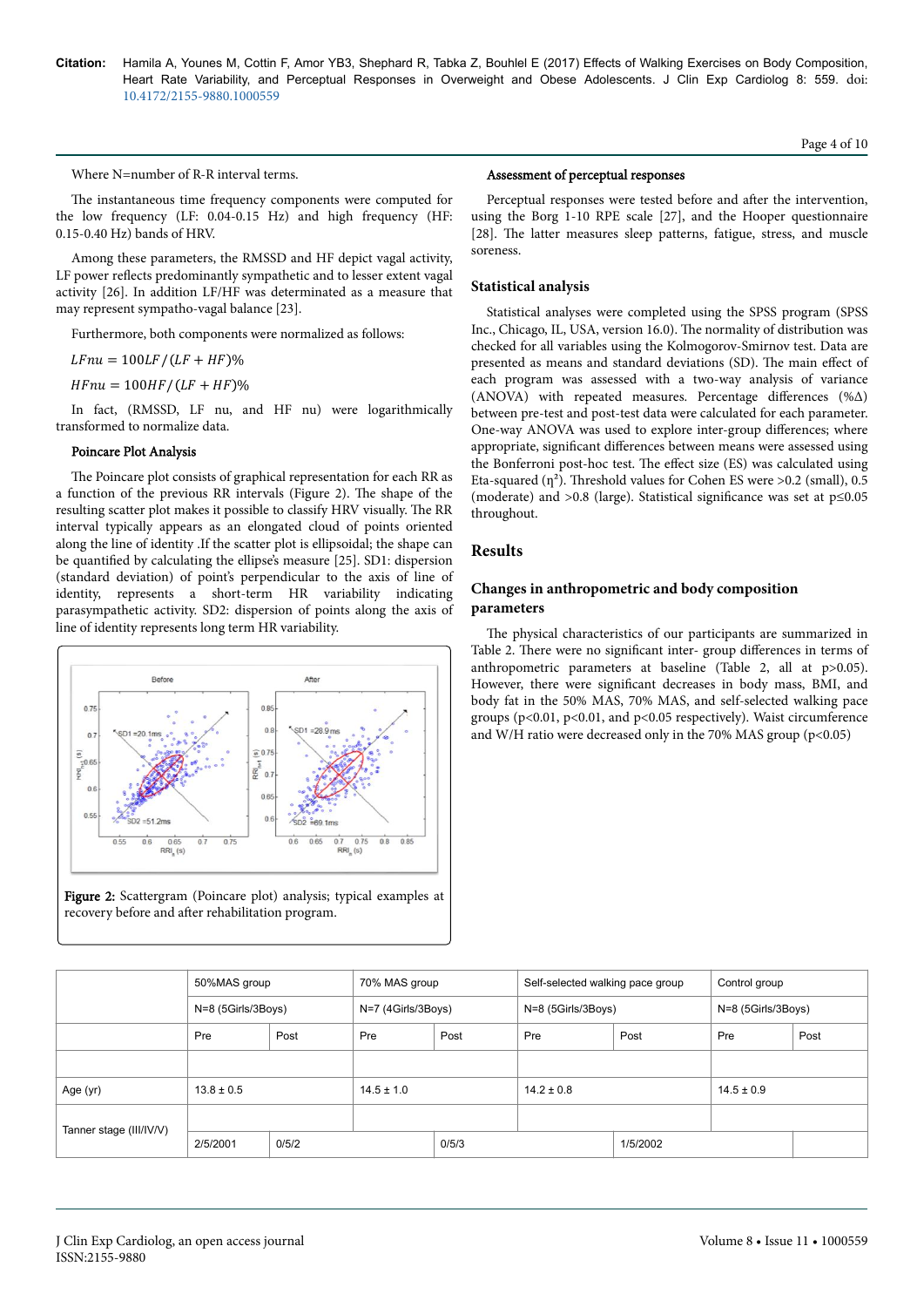| Height (m)      | $1.60 \pm 0.05$  | $1.61 \pm 0.09$               | $1.63 \pm 0.05$ | $1.64 \pm 0.06$               | $1.58 \pm 0.07$  | $1.59 \pm 0.07$   | $1.62 \pm 0.04$  | $1.65 \pm 0.10$ |  |
|-----------------|------------------|-------------------------------|-----------------|-------------------------------|------------------|-------------------|------------------|-----------------|--|
| Body mass (kg)  | $80.7 \pm 13.24$ | $71.7 \pm 11.3$ <sup>**</sup> | $76.9 \pm 6.9$  | $69 \pm 6.21$                 | $75.8 \pm 10.2$  | $73.6 \pm 10.3^*$ | $81.1 \pm 18.2$  | $80.5 \pm 18.7$ |  |
| BMI ( $kg·m²$ ) | $30.7 \pm 4.1$   | $28.57 \pm 2.9$ <sup>**</sup> | $29.7 \pm 3.0$  | $27.5 \pm 2.5$ <sup>**</sup>  | $28.8 \pm 3.5$   | $28.01 \pm 3.5$   | $31.2 \pm 3.01$  | $31.5 \pm 3.1$  |  |
| <b>BMI</b>      |                  |                               |                 |                               |                  |                   |                  |                 |  |
| Z-score         | $0.36 \pm 1.18$  | $-0.29 \pm 0.86$              | $0.06 \pm 0.96$ | $-057 \pm 0.74$               | $0.22 \pm 1.0.3$ | $0.40 \pm 1.05$   | $0.48 \pm 0.88$  | $0.50 \pm 0.90$ |  |
| $WC$ (cm)       | $90.6 \pm 6.1$   | $86.1 \pm 6.5$                | $86.6 \pm 13.4$ | $75.9 \pm 11.7$ <sup>**</sup> | $90.6 \pm 9.2$   | $88.5 \pm 7.4$    | $91.1 \pm 7.7$   | $91.6 \pm 8.6$  |  |
| $HC$ (cm)       | $102.0 \pm 7.8$  | $100.0 \pm 8.5$               | $100.5 \pm 8.8$ | $99.9 \pm 8.2$                | $101.5 \pm 9.5$  | $100.8 \pm 8.8$   | $103.0 \pm 10.1$ | $104.3 \pm 9.3$ |  |
| W/H Ratio       | $0.88 \pm 0.18$  | $0.86 \pm 0.15$               | $0.84 \pm 0.11$ | $0.82 \pm 0.12^*$             | $0.89 \pm 0.26$  | $0.87 \pm 0.19$   | $0.88 \pm 0.25$  | $0.89 \pm 0.31$ |  |
| Body Fat (%)    | $26.1 \pm 4.4$   | $23.4 \pm 3.6$ **             | $26.5 \pm 6.4$  | $21.3 \pm 4.8$ <sup>**</sup>  | $30.9 \pm 7.7$   | $27.1 \pm 7.0^*$  | $27.6 \pm 6.2$   | $27.4 \pm 6.7$  |  |

Table2: Physical characteristics of the participants before and after rehabilitation; Data are expressed as means ± SDs; WC: Waist Circumference; HC: Hip Circumference.

# **Changes in heart rate and heart rate variability (HRV) indices**

Heart rate data did not differ among groups at baseline (Table 3). After rehabilitation, the experimental groups showed significant decreases in recovery HR (50% MAS, F=9.2, p=0.02,  $\eta^2$ = 0.6; 70% MAS: F=39.9, p=0.001,  $\eta^2$ =0.87; G self-selected walking pace, F=16.7,  $p=0.006$   $\eta^2=0.73$ ). There were no significant changes in HRV for the time domain (R-R, and RMSSD), but there were significant increases in high frequency (HF) activity in 50% MAS and 70% MAS groups (F=18.7, p=0.005,  $\eta^2$ =0.75; and F=5.78, p=0.05,  $\eta^2$ =0.49 respectively) associated with reductions in the low frequency component (LF) (F=18.4, p=0.005,  $\eta^2$ =0.75; and F=9.01, p= 0.02;  $\eta^2$ =0.6 respectively).

The LF/HF ratio was increased significantly only in the 50%MAS group (F=6.2, p=0.047,  $\eta^2$ =0.51). In addition, we observed an increase in the geometric parameter of the Poincare plot [SD1] in 50% MAS and 70% MAS groups (F=6.7, p=0.04,  $\eta^2$ =0.53; and F=6.9, p=0.03,  $\eta^2$ =0.54 respectively). The control group showed no changes in any of the HR values or HRV indices.

The one-way ANOVA showed significant differences between groups in HR values (F  $(3.27)=9.93$ , P=0.01), and the LF component  $(F(3.27)=3.8 \text{ P}=0.02)$  measured during the recovery period after the 6MWT. Post-hoc analysis showed statistical differences between the control group (GC) and 50% MAS, and 70% MAS groups for HR values and LF (both at p<0.05).

|                | Group walking<br>at 50% MAS |                         |             | Group walking<br>at 70%MAS |                          |             | Group walking<br>at self-selected<br>pace |                  |             | Control<br>group       |                |       |             |                    |
|----------------|-----------------------------|-------------------------|-------------|----------------------------|--------------------------|-------------|-------------------------------------------|------------------|-------------|------------------------|----------------|-------|-------------|--------------------|
|                |                             |                         |             |                            |                          |             |                                           |                  |             |                        |                |       |             |                    |
|                | Pre                         | Post                    | $\% \Delta$ | Pre                        | Post                     | $\% \Delta$ | Pre                                       | Post             | $\% \Delta$ | Pre                    | Post           |       | $\% \Delta$ | 1<br>way-<br>ANOVA |
|                |                             |                         |             |                            |                          |             |                                           |                  |             |                        |                |       |             |                    |
| HR (bpm)       | $90 \pm 2$                  | $87 \pm 1$ *            | $-3.1$      | $89 \pm 1$                 | 85.7<br>$\pm$<br>$2.0**$ | $-3.5$      | $88.9 \pm 3.24$                           | $87.9 \pm 3.2^*$ | $-1.2$      | $89.0 \pm 3$           | 89.8<br>3.3    | $\pm$ | 0.87        | $F(3.27)=$<br>9.93 |
|                |                             |                         | \$          |                            |                          | \$          |                                           |                  |             |                        |                |       |             | $P = 000$          |
| $R-R$          | $646.9 \pm 50.5$            | 667.1<br>± 67.2         | 3.3         | $644 \pm 40.6$             | 670.4<br>$\pm$<br>64.1   | 3.9         | $618.3 \pm 24.3$                          | $659.4 \pm 59.0$ | 6.6         | 611<br>$\pm$<br>30.5   | 621.7<br>42.01 | $\pm$ | 1.58        | $F(3.27)=$<br>1.1  |
| (ms)           |                             |                         |             |                            |                          |             |                                           |                  |             |                        |                |       |             | $P = 0.39$         |
| <b>InRMSSD</b> | $1.59 \pm 0.23$             | 1.71 $\pm$<br>0.12      | 9.5         | $1.58 \pm 0.2$             | 1.78<br>$\pm$<br>0.2     | 13.8        | $1.58 \pm 0.2$                            | $1.69 \pm 0.1$   | 8.6         | 1.53<br>$\pm$<br>0.19  | 1.62<br>0.33   | $\pm$ | 7.1         | $F(3.27)=$<br>0.12 |
| (ms)           |                             |                         |             |                            |                          |             |                                           |                  |             |                        |                |       |             | $P = 0.94$         |
| $HF$ (nu)      | $26.2 \pm 12.3$             | 35.6 $\pm$<br>$15.4***$ | 38.9        | $24.6 \pm 14.4$            | 34.5<br>$\pm$<br>$15.1*$ | 53.3        | $25.9 \pm 7.2$                            | $28.3 \pm 11.6$  | 9.3         | 27.02<br>$\pm$<br>8.98 | 28.1<br>6.46   | $\pm$ | 15.9        | $F(3.27)=$<br>1.05 |
|                |                             |                         |             |                            |                          |             |                                           |                  |             |                        |                |       |             | $P = 0.38$         |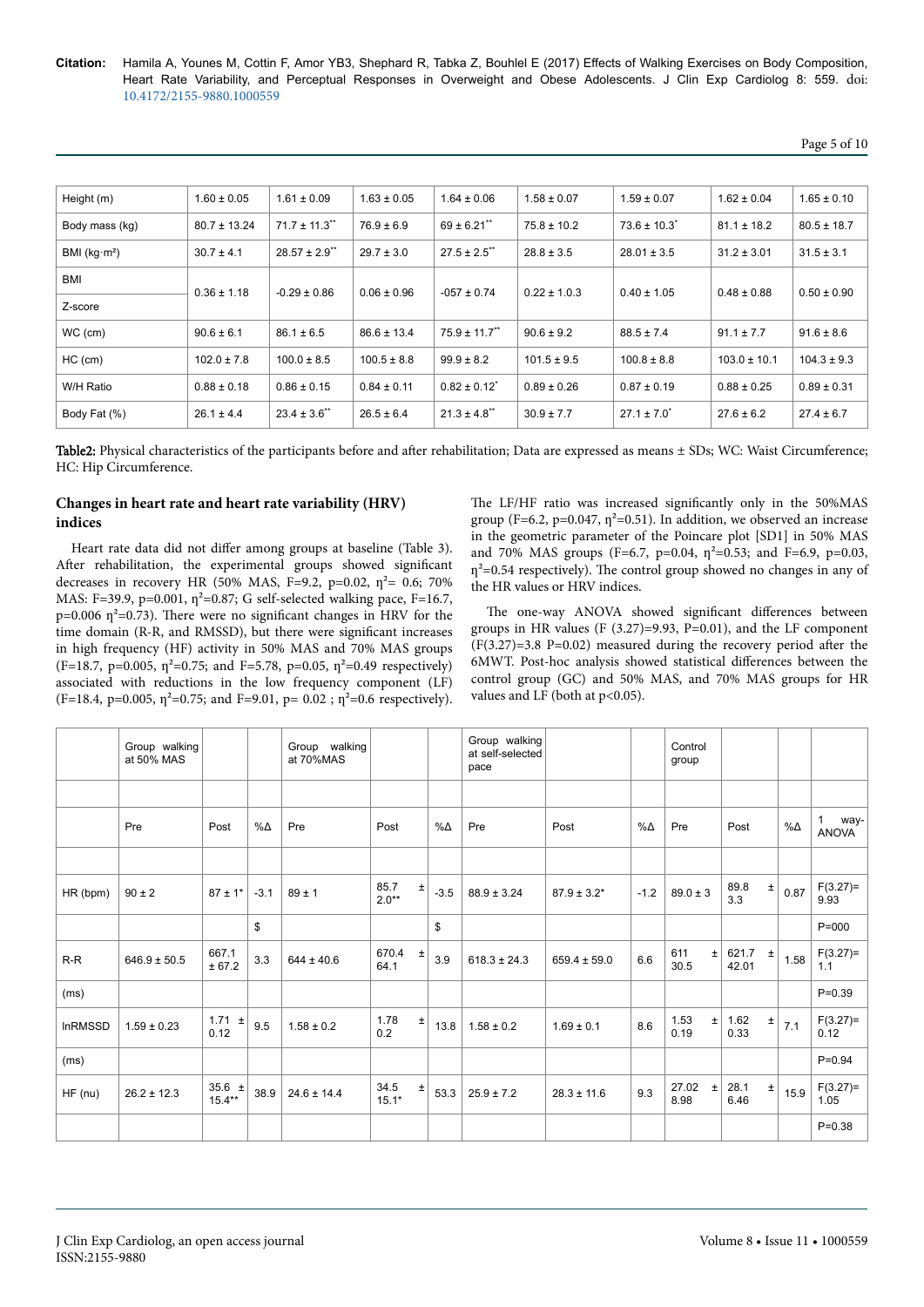| Page 6 of 10 |  |  |  |
|--------------|--|--|--|
|--------------|--|--|--|

| LnHF<br>(ms <sup>2</sup> ) | $2.5 \pm 0.4$     | 2.6<br>$\pm$<br>0.5        | 7.6         | $2.5 \pm 0.5$   | $2.6 \pm 0.5$            | 6.9         | $2.4 \pm 0.4$   | $2.57 \pm 0.5$  | $\overline{7}$         | 2.3<br>0.51    | $\pm$ | 2.37<br>0.81       | $\pm$ | 1.89                   | $F(3.27)=$<br>0.09 |
|----------------------------|-------------------|----------------------------|-------------|-----------------|--------------------------|-------------|-----------------|-----------------|------------------------|----------------|-------|--------------------|-------|------------------------|--------------------|
|                            |                   |                            |             |                 |                          |             |                 |                 |                        |                |       |                    |       |                        | $P = 0.96$         |
| LF                         | $71.7 \pm 13.1$   | 45.6<br>$\pm$<br>$13.4***$ | $-35.$<br>5 | $72.2 \pm 12.8$ | 48.1<br>$\pm$<br>$23.9*$ | $-33.$<br>9 | $70.1 \pm 12.9$ | $57.1 \pm 12.3$ | $-17.$<br>8            | 71.81<br>22.34 | $\pm$ | $71.17 +$<br>19.56 |       | 0.05                   | $F(3.27)=$<br>3.8  |
| (nu)                       |                   |                            | \$          |                 |                          | \$          |                 |                 |                        |                |       |                    |       |                        | $P = 0.02$         |
| LnLF                       | $2.9 \pm 0.5$     | $2.5$<br>1.2<br>$\pm$      | $-5.9$      | $2.9 \pm 0.5$   | $2.5 \pm 1.3$            | $-7.6$      | $2.8 \pm 0.48$  | $2.5 \pm 0.8$   | $-4.2$                 | 2.59<br>0.35   | $\pm$ | 2.83<br>0.55       | $\pm$ | 10.1<br>$\overline{2}$ | $F(3.27)=$<br>0.27 |
| (ms <sup>2</sup> )         |                   |                            |             |                 |                          |             |                 |                 |                        |                |       |                    |       |                        | $P = 0.84$         |
| LF/HF                      | $3.7 \pm 1.9$     | 2.0<br>$\pm$<br>$0.8*$     | $-26.$<br>6 | $4.0 \pm 2.3$   | $2.6 \pm 1.6$            | $-20.$<br>3 | $3.4 \pm 1.8$   | $2.1\pm0.7$     | $-15.$<br>8            | 2.81<br>0.9    | $\pm$ | 2.91<br>1.28       | Ŧ     | 24.0<br>5              | $F(3.27)=$<br>0.81 |
|                            |                   |                            |             |                 |                          |             |                 |                 |                        |                |       |                    |       |                        | $P = 0.49$         |
| SD1 (ms)                   | $33.1 \pm 9.5$    | 42.6 $\pm$<br>$14.3*$      | 30.8        | $34.8 \pm 10.5$ | 45.7<br>$\pm$<br>$15.6*$ | 34.2<br>\$  | $34.8 \pm 7.1$  | $40.0 \pm 16.4$ | 13.3                   | 34.5<br>8.16   | $\pm$ | 35.29<br>17.5      | $\pm$ | 3.69                   | $F(3.27)=$<br>1.09 |
|                            |                   |                            |             |                 |                          |             |                 |                 |                        |                |       |                    |       |                        | $P = 0.36$         |
| SD <sub>2</sub> (ms)       | $66.44 \pm 21.31$ | 89.07<br>± 22.5            | 30.6<br>9   | $75.5 \pm 32.1$ | 98.21<br>$\pm$<br>23.59  | 30.9        | $65.3 \pm 21.1$ | $90.7 \pm 22.4$ | 16.4<br>$\overline{7}$ | 69.3<br>10.5   | $\pm$ | 77.57<br>12.8      | $\pm$ | 14.2                   | $F(3.27)=$<br>0.18 |
|                            |                   |                            |             |                 |                          |             |                 |                 |                        |                |       |                    |       |                        | $P = 0.9$          |

Table 3: Heart rate variability indices measured during the recovery period following the 6-min walking test (6 MWT) before (pre) and after (post) rehabilitation; Values are means ± SDs; HR: Heart Rate; RMSSD square root of the difference in the sum of squares between R-R interval; HF: High Frequency; LF: Low Frequency; SD1 standard deviation of instantaneous R-R interval variability; SD2 standard deviation of long term continuous R-R interval variability; 6 MWT: 6-min walk test; Significant change from baseline \* (P<0.05); \*\* (p<0.01); significantly different from control  $\{(p<0.05)\}.$ 

# **Changes in 6MWT and in aerobic fitness**

There were improvements of 6MWT performance after rehabilitation program in all 3 experimental groups (Table 4, 50% MAS group: F=7.2, p=0.01,  $\eta^2$ = 0.51; 70% MAS group: F=78.15, p=0.05,  $\eta^2$ = 0.9; and self-selected walking pace group:  $F = 8.64$ ,  $p = 0.05$ ,  $\eta^2 = 0.55$ ).

The one-way ANOVA showed significant inter-group differences in 6MWD (F (3.27)=3.91, p=0.019) HR at rest (F(3.27)=18.2 ,P=000) and mean HR during the 6MWT (F(3.27)=5.7, p=0.03).

There were significant improvements of maximal aerobic speed in 50% MAS and 70% MAS groups (Table 4) (F=28.1, p=0.02,  $\eta^2$ =0.8; and F=49.2, p=0.01,  $\eta^2$ =0.84 respectively), associated with increases in estimated VO2max (F=28.25, p=0.01,  $\eta^2$ =0.9; and F=28.1, p=0.002,  $\eta^2$ =0.8 respectively). The calculated maximal fat oxidation (Lipox max) was also increased after rehabilitation in these same 2 groups (F=23.5, p=0.01,  $\eta$ <sup>2</sup>=0.97, and F=24.7, p=0.01,  $\eta$ <sup>2</sup>=0.97 respectively).

|                               | Group walking<br>at 50%MAS |                   |        | Group walking<br>at 70%MAS |                   |       | Group walking at<br>self-selected<br>walking pace |               |         | Control<br>group |              |                       |                         |
|-------------------------------|----------------------------|-------------------|--------|----------------------------|-------------------|-------|---------------------------------------------------|---------------|---------|------------------|--------------|-----------------------|-------------------------|
|                               |                            |                   |        |                            |                   |       |                                                   |               |         |                  |              |                       |                         |
|                               | Pré                        | Post              | %Δ     | Pré                        | Post              | %∆    | Pré                                               | Post          | %Δ      | Pré              | Post         | $\% \Delta$           | 1way<br><b>ANOVA</b>    |
|                               |                            |                   |        |                            |                   |       |                                                   |               |         |                  |              |                       |                         |
| <b>MWT</b><br>6<br>parameters |                            |                   |        |                            |                   |       |                                                   |               |         |                  |              |                       |                         |
| <b>HRrest</b><br>(bpm))       | $77.8 \pm 3.7$             | 74.2 $\pm$<br>3.7 | $-4.5$ | $78.2 \pm 3.7$             | 70.4 $\pm$<br>2.1 | $-11$ | $77.4 \pm 3.3$                                    | $76 \pm 3.18$ | $-1.75$ | $78.25 \pm$<br>2 | $79.5 \pm 1$ | 0.8<br>$\overline{7}$ | F.<br>$(3.27)=$<br>18.2 |
|                               |                            |                   | \$     |                            |                   | \$    |                                                   |               |         |                  |              |                       | $P = 000$               |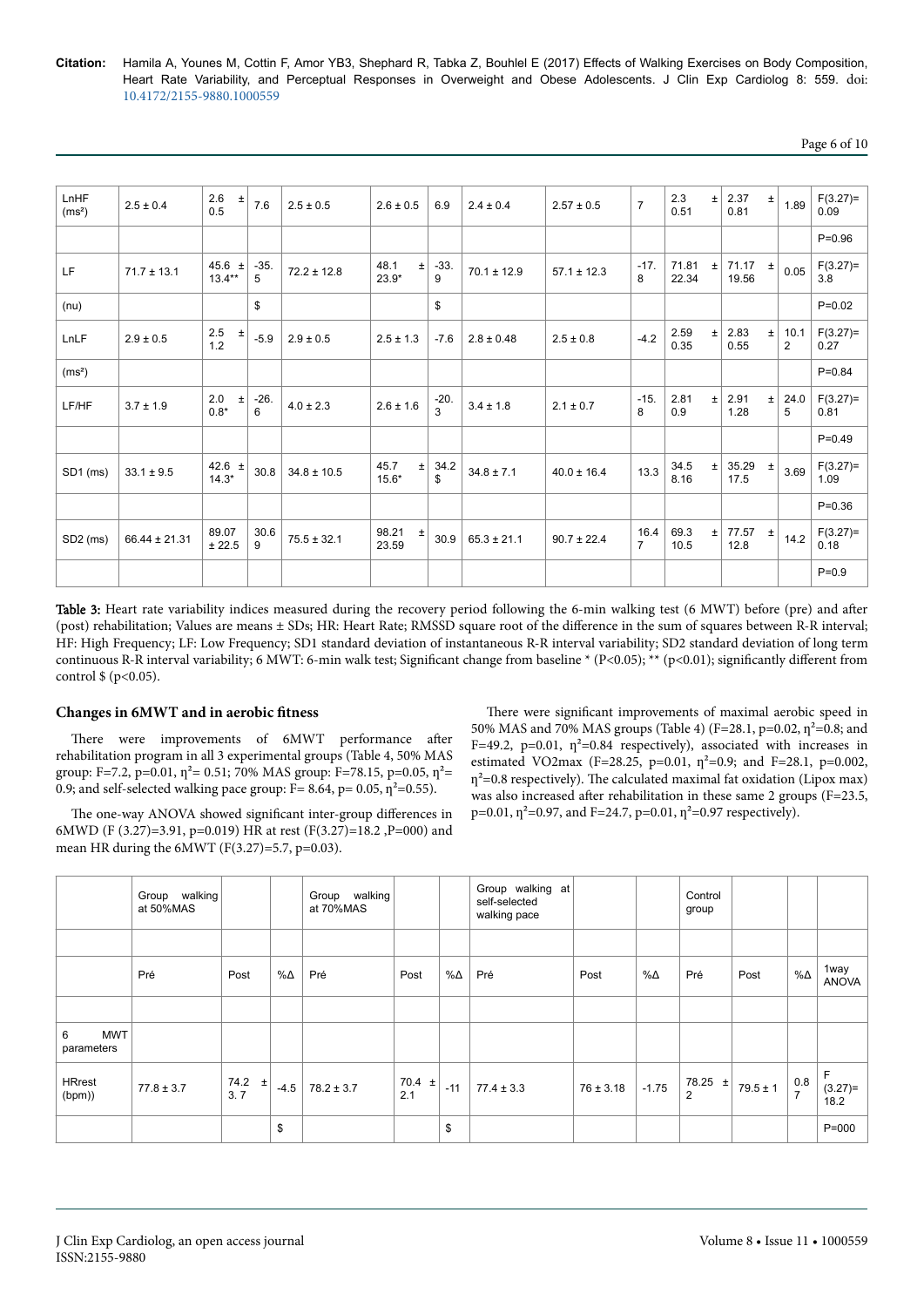| age 7 |  | of 1 | 10 |
|-------|--|------|----|
|-------|--|------|----|

| <b>HR</b><br>Mean<br>6MWT (bpm)       | $144.1 \pm 13.6$ | 131.3 $\pm$<br>5.8       | $-8.2$                 | $148.9 \pm 13.7$  | 139.4<br>$± 9.3***$         | $-6.1$<br>$\overline{2}$ | $137.5 \pm 8.1$   | 144.1<br>$\pm$<br>6.9             | 5.28    | 137.1 $\pm$<br>16.9   | $146 \pm 7.9$          | 7.5<br>5       | F<br>$(3.27)=$<br>5.7      |
|---------------------------------------|------------------|--------------------------|------------------------|-------------------|-----------------------------|--------------------------|-------------------|-----------------------------------|---------|-----------------------|------------------------|----------------|----------------------------|
|                                       |                  |                          | \$                     |                   |                             | \$                       |                   |                                   |         |                       |                        |                | $P = 0.03$                 |
| 6MWT<br>distance (m)                  | $537 \pm 52.25$  | 592.75<br>$± 39.3**$     | 11.2                   | $546.7 \pm 18.22$ | 619.8<br>Ŧ.<br>$27.1**$     | 13.<br>$\overline{4}$    | $540.25 \pm 50.7$ | 591.26<br>$\pm$<br>$35.6*$        | 10.1    | 567.37 $\pm$<br>86.2  | 543.75 ±<br>55.35      | $-2.9$         | F<br>$(3.27)=$<br>3.91     |
|                                       |                  |                          |                        |                   |                             | \$                       |                   |                                   |         |                       |                        |                | $P = 0.01$<br>9            |
| Dyspnée<br>(AU)                       | $2.3 \pm 1.4$    | 1.06<br>$\pm$<br>0.6     | $-21.$<br>8            | $2.8 \pm 1.06$    | 0.9<br>$\pm$<br>$0.18*$     | $-59.$<br>5              | $2.25 \pm 1.03$   | 1.06<br>Ŧ<br>0.41                 | $-31.2$ | 1.75<br>$\pm$<br>1.16 | $1.4 \pm 1.2$          | $-8.3$         | F(3.27)<br>$)=0.8$         |
|                                       |                  |                          |                        |                   |                             |                          |                   |                                   |         |                       |                        |                | $P = 0.5$                  |
| So <sub>2</sub><br>(final)<br>$(\% )$ | $96.5 \pm 1.5$   | 96.1<br>$\pm$<br>0.9     | $-0.3$                 | $96.4 \pm 1.3$    | $95.5 \pm$<br>2.5           | $-0.8$                   | $94.8 \pm 4.5$    | $96 \pm 4.5$                      | 1.2     | 95.8<br>$\pm$<br>2.8  | 94.8<br>$\pm$<br>4.6   | $-0.8$         | F(3.27)<br>$)=0.4$         |
|                                       |                  |                          |                        |                   |                             |                          |                   |                                   |         |                       |                        |                | $P = 0.47$                 |
| SBP (mmHg)                            | $121.6 \pm 7.06$ | 118.6 $\pm$<br>$5.7*$    | $-3.2$                 | $119.4 \pm 6.3$   | 116.4<br>$± 7.1*$           | $-3$                     | $123.6 \pm 5.7$   | $121.8 \pm 6$ .<br>$\overline{c}$ | $-2.3$  | 124.8 $\pm$<br>12.5   | 125.5 $\pm$<br>11.2    | 0.6            | F(3.27)<br>$)=0.85$        |
|                                       |                  |                          |                        |                   |                             |                          |                   |                                   |         |                       |                        |                | $P = 0.61$                 |
| DBP (mmHg)                            | $63.4 \pm 5.9$   | 60.1<br>$\pm$<br>$6.3*$  | $-5.2$<br>$\mathbf{1}$ | $68.2 \pm 5.2$    | 64<br>$\pm$<br>$3.9**$      | $-6.1$                   | $70 \pm 7.8$      | $68.3 \pm 5.3$                    | $-2.4$  | 69.3<br>$\pm$<br>7.9  | 68.7<br>$\pm$<br>6.9   | $-0.5$         | F(3.27)<br>$)=0.9$         |
|                                       |                  |                          |                        |                   |                             |                          |                   |                                   |         |                       |                        |                | $P = 0.5$                  |
| Aerobic<br>fitness                    |                  |                          |                        |                   |                             |                          |                   |                                   |         |                       |                        |                |                            |
| Lipox<br>max<br>(mg min)              | $127.9 \pm 7.5$  | $156.1 \pm$<br>$5.2**$   | 22.1<br>9              | $128.03 \pm 3.6$  | 172.4<br>Ŧ<br>$5.65***$     | 34.<br>$\overline{7}$    | $135.6 \pm 14.6$  | 145.11<br>$\pm$<br>9.8            | 7.5     | 130.75 $\pm$<br>9.7   | 131.5<br>$\pm$<br>6.7  | 0.4<br>9       | F(3.27)<br>$)=45.5$        |
|                                       |                  |                          | \$                     |                   |                             | \$                       |                   |                                   |         |                       |                        |                | $P = 0.00$                 |
| MAS (km/h)                            | $10.25 \pm 0.59$ | 11.12 $\pm$<br>$0.35*$   | 8.7                    | $9.71 \pm 0.39$   | 10.71<br>$± 0.4***$         | 10.<br>$\overline{4}$    | $10.3 \pm 0.51$   | 10.6<br>Ŧ<br>0.37                 | 3.1     | 9.62<br>$\pm$<br>0.51 | 9.81<br>$\pm$<br>0.37  | $\overline{2}$ | F(3.27)<br>$)=7.8$         |
|                                       |                  |                          | \$                     |                   |                             | \$                       |                   |                                   |         |                       |                        |                | $P = 0.00$<br>$\mathbf{1}$ |
| VO <sub>2</sub> max                   | $39.11 \pm 3.31$ | 44.51 $\pm$<br>$2.65***$ | 14.1                   | $36.14 \pm 2.18$  | 41.68<br>$\pm$<br>$2.17***$ | 15.<br>$\mathbf{1}$      | $39.8 \pm 2.85$   | 41.53<br>$\pm$<br>2.06            | 4.6     | $36.33 \pm$<br>2.1    | 36.68<br>$\pm$<br>2.06 | 0.9<br>9       | F(3.27)<br>$)=11.9$        |
| $(ml$ -min $kg)$                      |                  |                          | \$                     |                   |                             | \$                       |                   |                                   |         |                       |                        |                | $P = 0.00$<br>6            |

Table 4: Main variables measured during 6-min walking test (6 MWT) and Aerobic fitness parameters measured before and after the rehabilitation programs; Values are mean ± SD; 6MWTD: 6 Min Walk Test Distance; SO<sub>2</sub>: Oxygen saturation; SBP: Systolic Blood Pressure; DBP: Diastolic Blood Pressure; MAS: Maximal Aerobic Speed; VO<sub>2</sub>max: Maximal Oxygen Consumption; \*Significantly different from baseline at p<0.05; \*\* Significantly different from baseline at p<0.01; \$ significantly different from control (P < 0.05).

# **Changes in perceptual data**

Changes in RPE and Hooper scores are summarized in Table 5. Perceptions did not differ among groups at baseline. However, the 2month rehabilitation program induced significant decrease in RPE

values in the 50%MAS and 70%MAS groups (50% MAS: F=10.8, p=0.01,  $\eta^2$ =0.64; 70% MAS group: F=6.2, p=0.047,  $\eta^2$ =0.5), with parallel changes in Hooper scores (F=23.8, p=0.003,  $\eta^2$ =0.79; and  $F=13.8$ , p=0.010,  $\eta^2$ =0.6 respectively).

|  | Group<br>at<br>walkınc<br>$\sim$<br><b>MAS</b><br>50% |  | walkind<br>Grout<br>$\overline{\phantom{a}}$<br>яt |  |  | $\cdot$ $\cdot$<br>self-<br>Group<br>I<br>at<br>wainiiu<br>walking pace<br>$^{cc}$<br>$\overline{\phantom{a}}$ |  |  | Control<br>group |  |  |  |
|--|-------------------------------------------------------|--|----------------------------------------------------|--|--|----------------------------------------------------------------------------------------------------------------|--|--|------------------|--|--|--|
|--|-------------------------------------------------------|--|----------------------------------------------------|--|--|----------------------------------------------------------------------------------------------------------------|--|--|------------------|--|--|--|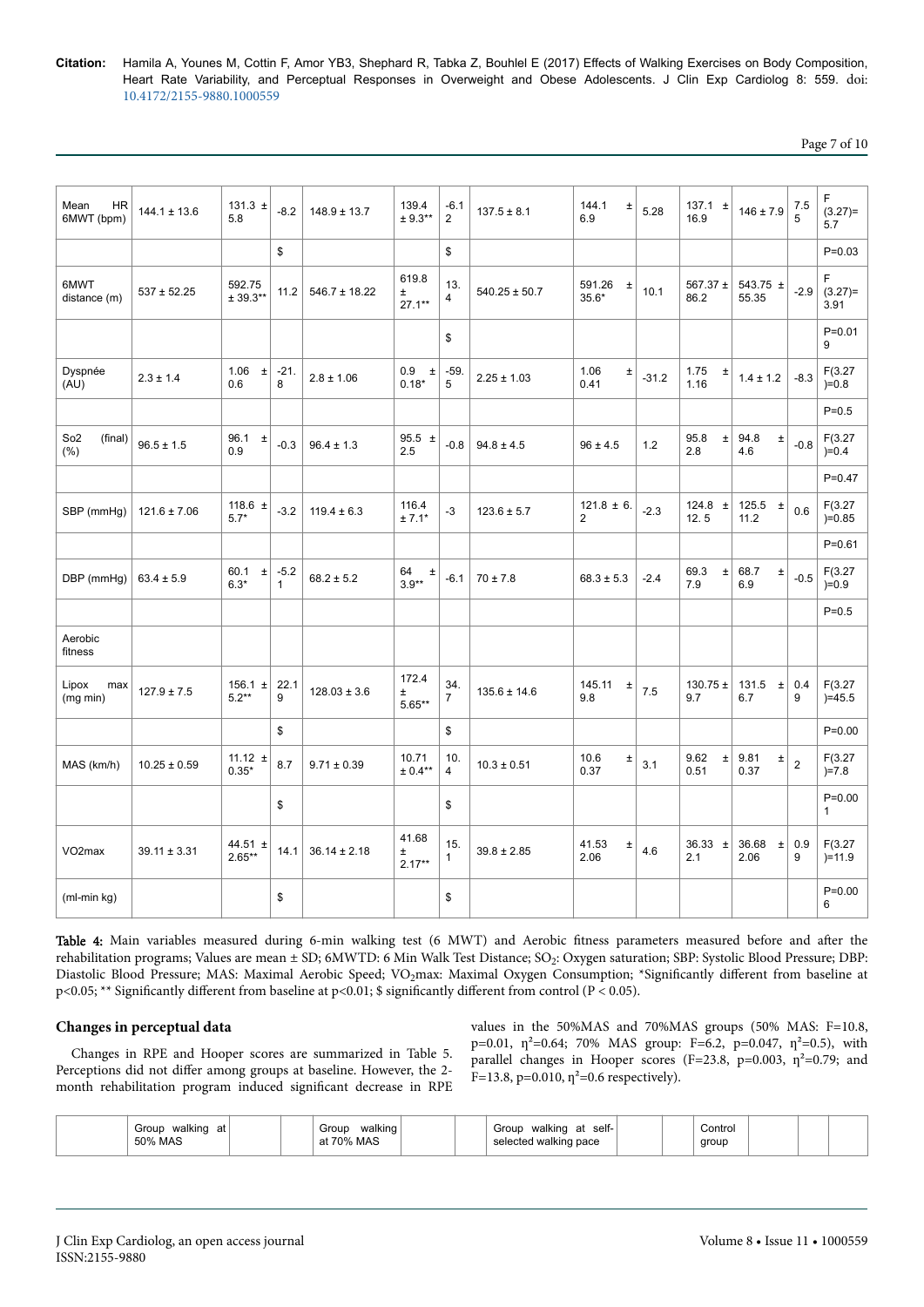| Page 8 of 10 |  |  |  |  |
|--------------|--|--|--|--|
|--------------|--|--|--|--|

|                                    | Pre              | Post                      | $\% \Delta$              | Pre             | Post                       | $\% \Delta$ | Pre             | Post                     | $\% \Delta$              | Pre                   | Post                 | %Δ                      | 1way                        |
|------------------------------------|------------------|---------------------------|--------------------------|-----------------|----------------------------|-------------|-----------------|--------------------------|--------------------------|-----------------------|----------------------|-------------------------|-----------------------------|
|                                    |                  |                           |                          |                 |                            |             |                 |                          |                          |                       |                      |                         | ANO<br>VA                   |
| <b>RPE</b>                         | $3.7 \pm 0.75$   | $3.14 +$<br>$0.37*$       | $-12.$<br>8              | $3.8 \pm 0.37$  | 3.28<br>$\pm$<br>$0.75*$   | $-13$       | $3.9 \pm 0.89$  | 3.7 $\pm$<br>0.95        | $-5.4$                   | $3.8\pm$<br>0.35      | 3.9<br>$\pm$<br>0.53 | $\overline{\mathbf{2}}$ | $F = 0.1$<br>4              |
|                                    |                  |                           |                          |                 |                            |             |                 |                          |                          |                       |                      |                         | $P = 0.9$<br>3              |
| Hooper                             | $14.57 \pm 2.99$ | 11.28 $\pm$<br>$1.1***$   | $-29.$<br>$\overline{2}$ | 15.57±5.09      | 10.57<br>$\pm$<br>$1.81**$ | $-28.$<br>5 | $14.14 \pm 2.7$ | 13.7 $\pm$<br>4.9        | $-13$                    | 16<br>$\pm$<br>1.69   | 14.75 $\pm$<br>2.25  | $-6$                    | $F = 3.9$                   |
| Index                              |                  |                           | \$                       |                 |                            | \$          |                 |                          |                          |                       |                      |                         | $P = 0.0$<br>$\overline{2}$ |
| Rating<br>of<br>sleep              | $4.57 \pm 1.46$  | 2.6<br>$\pm$<br>$0.71***$ | $-32.$<br>3              | $3.85 \pm 1.46$ | 2.42<br>$\pm$<br>$1.13***$ | $-32.$<br>3 | $4.14 \pm 0.89$ | 2.4<br>$\pm$<br>$0.5***$ | $-40.$<br>$\overline{2}$ | 3.25<br>$\pm$<br>1.28 | $3.75 \pm$<br>1.28   | 30                      | $F = 5.0$<br>4              |
|                                    |                  |                           | \$                       |                 |                            | \$          |                 |                          | \$                       |                       |                      |                         | $P = 0.0$<br>07             |
| Rating<br>of<br>stress             | $3.66 \pm 0.86$  | $1.85 \pm$<br>$0.37**$    | $-47.$<br>8              | $4.85 \pm 1.46$ | 2.42<br>$\pm$<br>$0.78**$  | $-43$       | $4.85 \pm 0.69$ | 3<br>$\pm$<br>1.15       | $-36.$<br>6              | $4.12 +$<br>1.64      | $3.75 \pm$<br>0.88   | $-19$                   | $F = 4.0$<br>6              |
|                                    |                  |                           | \$                       |                 |                            | \$          |                 |                          |                          |                       |                      |                         | $P = 0.0$<br>18             |
| Rating<br>of<br>fatigue            | $3.6 \pm 1.5$    | $3 + 0.75$                | $-8.7$                   | $3.14 \pm 1.04$ | 2.85<br>±<br>0.37          | $-2$        | $4.8 \pm 0.3$   | 3±1                      | $-38$                    | $3.25 +$<br>1.16      | $3.37 +$<br>0.74     | 22.<br>5                | $F = 2.3$<br>$\overline{7}$ |
|                                    |                  |                           |                          |                 |                            |             |                 |                          |                          |                       |                      |                         | $P = 0.0$<br>9              |
| Rating<br>of<br>muscle<br>soreness | 4 ± 1.51         | $3.12 +$<br>0.64          | $-12.$<br>$\overline{2}$ | $3.85 \pm 1.95$ | 2.57<br>±<br>0.78          | $-10$       | $4.42 \pm 1.27$ | $3.57 + 1$<br>.26        | $-15.$<br>$\overline{2}$ | $3.37 +$<br>1.4       | 3.6<br>$\pm$<br>0.74 | 29.<br>$\overline{7}$   | $F = 1.2$                   |
|                                    |                  |                           |                          |                 |                            |             |                 |                          |                          |                       |                      |                         | $P = 0.3$<br>$\overline{2}$ |

Table 5: Perceptual and psychological data for participants before (pre) and after (post) rehabilitation; Values are means  $\pm$  SDs; RPE: Rating of perceived exertion on Borg CR 1-10 scale; \*significantly different with pre-test at p<0.05; \*\*significantly different with pre-test at p<0.01;  $\frac{1}{2}$  significantly different from control (P < 0.05).

# **Discussion**

The main finding from the present study was that either walking at 50% MAS or at 70% MAS was an effective short-term tactic for improving body composition, heart rate variability, aerobic fitness, and perceptual scores in over-weight and obese adolescents. However, the slower self-selected walking induced only changes in body composition and 6 MWT performances.

The four groups did not differ in baseline characteristics. However, over the 2-month intervention, the three experimental groups all showed decreases in body mass, BMI, and body fat, whereas the control group showed no changes in anthropometric parameters. Нe 70% MAS group also showed reductions in Waist circumference and W/H ratio. The intensity of effort corresponding to maximal fat oxidation was predicted from the equation of Makni et al (2012). A previous study highlighted the importance of training at the Lipox when seeking to enhance body composition in obese children [29]. Some have suggested that the self-selected walking pace is an effective approach to preventing and correcting obesity in youth [30]. [31]

found that this mode of locomotion was inversely associated with BMI z-score and skin folds. [32] also found beneficial changes in body composition and lipids profile in children after 12-month aerobic training based on walking and jogging. Exercise training can modify walking kinematics, with reductions in the energy cost of exercise in obese adolescents [33]. In a recent study, [34] reported a reduction of body fat, and an increase of fat-free mass, associated with reductions in c-reactive protein and insulin resistance in overweight girls after 12months of aerobic (walking/running) and resistance exercises. In our study, changes in body composition after the intervention were associated with increases in the distance covered during the 6 MWT in all 3 experimental groups. Нe 50% MAS and 70% MAS groups also showed significant gains in MAS, estimated VO<sub>2</sub>max, and calculated Maximal fat oxidation. In the same context, Lopes et al (2016) found an increase in peak VO<sub>2</sub>, 1RM for leg and bench press after combined training in adolescents.

Obesity is often linked with cardiac dysfunction [35], characterized by decreases in heart rate variability. After training, we found a decrease in HR values during the recovery period, with significant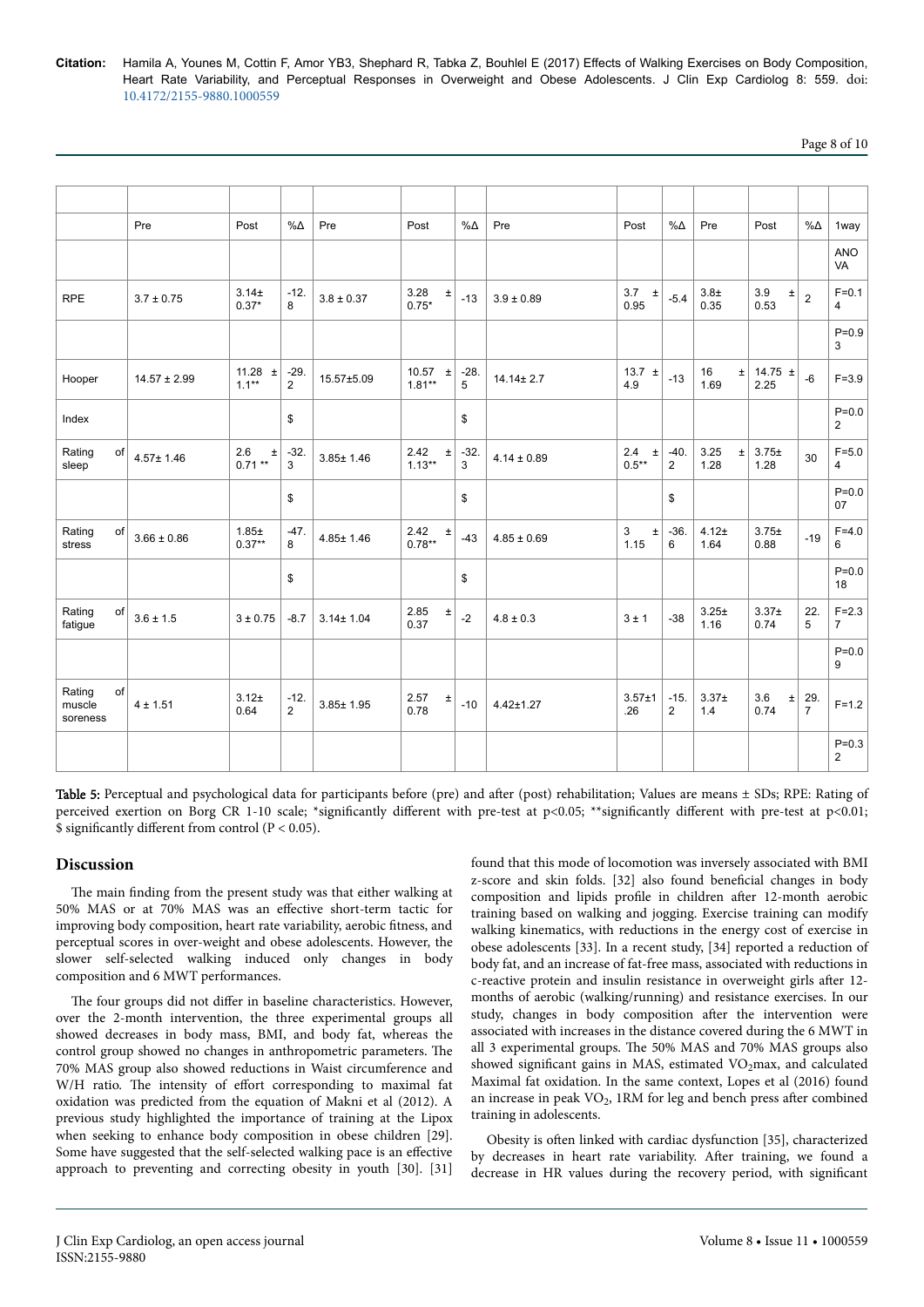#### Page 9 of 10

increases in HF and decreases in LF indices in both 50% MAS and 70% MAS groups. In contrast, the LF/HF ratio decreased only in the 50% MAS group. Moreover, we observed an increase in SD1, as a geometric parameter of the Poincare plot. However, the control group showed no changes in HR values or HRV indices.

In agreement with the literature, we found a decrease in resting HR and in recovery HR data after the 6 MWT in response to 50% MAS or 70% MAS rehabilitation. In addition, post-hoc analyses showed statistical differences between HR values for the control and intervention groups after the rehabilitation. During the post-6 MWT recovery period, there was also a tendency to an increase in R-R intervals after the intervention, but this did not reach statistical significance. There was a significant decrease in the LF/HF ratio for the 50% MAS group only, a decrease of LF and an increase in HF power in both 50% MAS and 70% MAS groups after rehabilitation, indicating an increase of cardiac parasympathetic activity. Little is known about how various walking pace exercise programs modify HRV in adolescents, although some studies have shown changes in autonomic balance after endurance training [26,36]. However, the present findings that walking programs can be effective in this regard, if pursued at 50 % MAS or 70 % MAS intensities.

The 2-month rehabilitation program also induced significant decreases in RPE and in Hooper scores for the 50% MAS and 70% MAS groups, probably reflecting improvements of aerobic fitness. [23] have underlined relationships between the improvement in metabolic profile, cardio respiratory fitness and parasympathetic nervous system activity, and these adaptations could affect perceptual responses of the subjects.

We can assert that rehabilitation programs based on exercise at 50% MAS and 70% MAS intensities were effective tactics to induce positive changes in body composition, heart rate variability, aerobic fitness and perceptual responses. Нe self-selected walking pace also produced some positive changes, including a reduction of body fat and an increase of 6 MWT walking distance, but was not intense enough to induce significant changes in other anthropometric parameters, HRV, or aerobic fitness. However, self-paced effort could be used in the initial phases of rehabilitation to habituate obese adolescents who are interested in a rehabilitation program. Walking is a natural activity that they could practice at any time. Subsequent use of higher intensity effort, such as 50% MAS or 70% MAS walking, offers larger healthrelated fitness benefits, with a likely impact on a subject's motivation to continue rehabilitation. Нe program adopted in the present study was quite varied, including a warm-up based on walk/moderate run, ball games, and stretching; the main phase of rehabilitation comprised 2 x 20 min walks interspersed with maximal sprints. Нe injection of sprints is efficient not only in the view of short term motivation and long-term adherence, but also metabolically [37], stimulating the quasi-totality of the muscle fibers. In addition, the intensity of 70% MAS adopted in the present study was quiet close to the intensity that favorites maximal fat oxidation when using the predictive equation proposed by Makni et al. [22] on young obese group similar to the present sample.

Conclusions from the present study face several obvious limitations. Firstly, the sample size was relatively small, limiting the statistical power of inter-group comparisons. Secondly, respiratory frequency can affect HRV modulation, and this parameter was not controlled in the present study. Thirdly, although dietary counseling was offered, there was no deliberate attempt to reduce energy intake; given that obesity reflects an imbalance between dietary intake and energy expenditure, it will be interesting to combine future walking programs with specific dietary interventions to see whether the changes that we observed are enhanced by caloric restriction. Нese various limitations highlight a need for further studies with a larger sample size, although the reductions of HR at rest and post-exercise seem in line with enhancement of the activity of the parasympathetic system and a decrease of the activity of the sympathetic one after training.

In summary, 50% MAS and 70% MAS rehabilitation programs had similar effects. Both modes of exercise induced significant improvements in body composition, autonomic cardiac control, and aerobic fitness, with decreases in RPE and Hooper scores. Given that rapid walking (close to the estimated maximal fat oxidation rate) is effective, it seems a good tactic to prevent and/or reduce obesity in adolescents.

# **Acknowledgements**

The authors thank the Ministry of Higher Education and Scientist Research for the financial support of the study. We also thank the participants and parents for their efforts.

# **Compliance with Ethical Standards**

# **Conflict of interest**

All the authors declare that he has no conflict of interest.

# **Ethical approval**

This study was approved by the local ethical committee of the Hospital Farhat Hached of Sousse in accordance with the 1964 Helsinki Declaration. We also obtained the approval of the Regional Administration of Education and the Ministry of Health of Tunisia.

# **Informed consent**

Informed consent was obtained from all participants and their parents in this study.

# **References**

- 1. Tan S, Wang J, Cao L (2016) Exercise training at the intensity of maximal fat oxidation in obese boys. Appl Physiol Nutr Metab 41: 49-54.
- 2. Segel CM (2011) Childhood obesity: Risk factors, health effects, and prevention. Nova Science Publishers, Inc.
- 3. Brandou F, Dumortier M, Garandeau P, Mercier J, Brun JF (2003) Effects of a two-month rehabilitation program on substrate utilization during exercise in obese adolescents. Diabetes Metab 29: 20-27.
- 4. Brandou F, Savy-Pacaux AM, Marie J, Bauloz M, Maret-Fleuret I, et al. (2005) Impact of high- and low-intensity targeted exercise training on the type of substrate utilization in obese boys submitted to a hypocaloric diet. Diabetes & Metab 31: 327-335.
- 5. Lanzi S, Codecasa F, Cornacchia M, Maestrini S, Capodaglio P, et al. (2015) Short-term HIIT and Fat max training increase aerobic and metabolic fitness in men with class II and III obesity. Obesity (Silver Spring) 23: 1987-1994.
- 6. Racil G, Ben Ounis O, Hammouda O, Kallel A, Zouhal H, et al. (2013) Effects of high vs. moderate exercise intensity during interval training on lipids and adiponectin levels in obese young females. Eur J Appl Physiol 113: 2531-2540.
- 7. Donnelly JE, Jacobsen DJ, Heelan KS, Seip R, Smith S. (2000) The effects of 18 months of intermittent vs. continuous exercise on aerobic capacity, body weight and composition, and metabolic fitness in previously